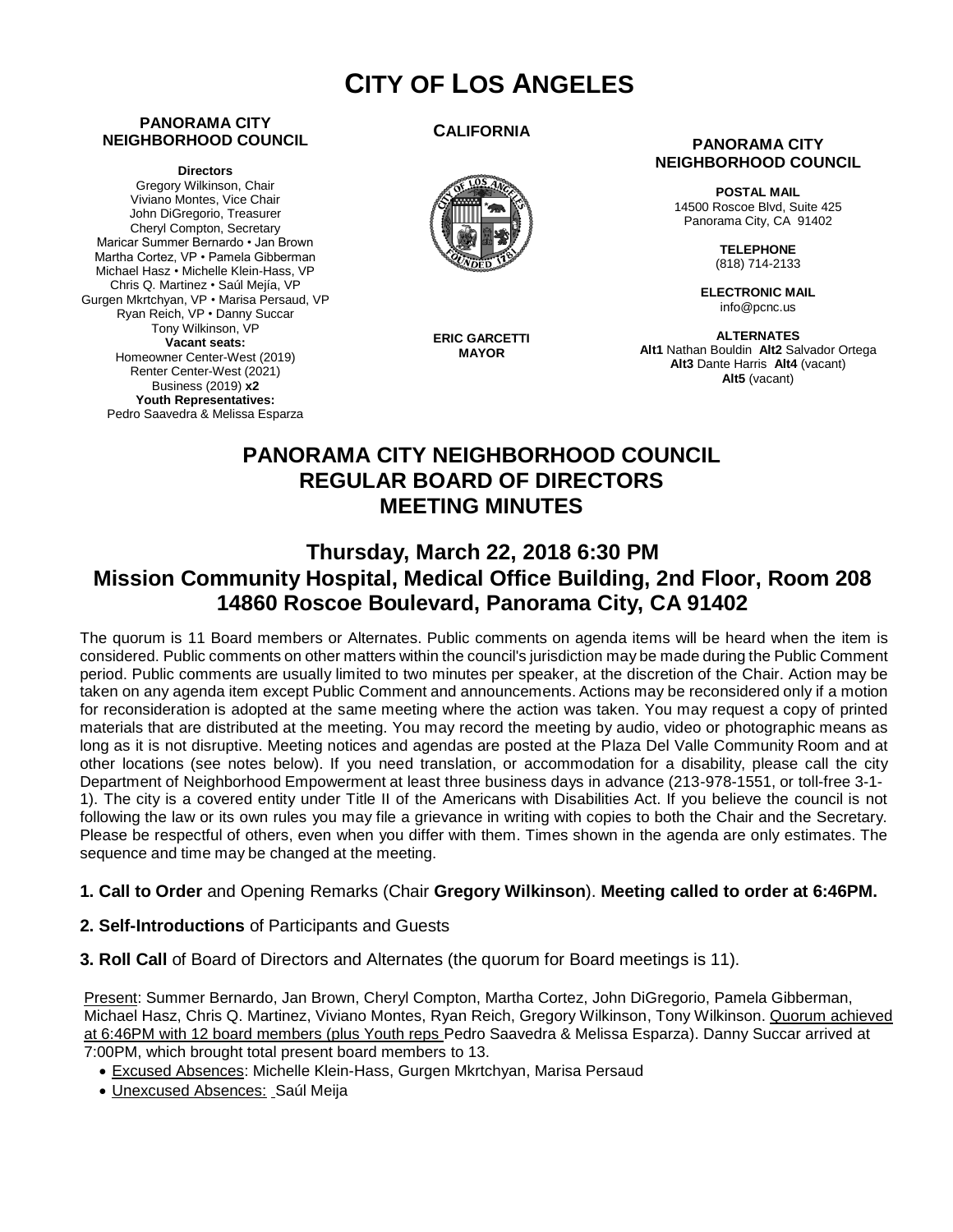**4. Reports from LAPD & other relevant law enforcement agencies.** Senior Lead Officer Damaris Bonffil [(818) 838-9854, mobile (818) 634-0718, [38834@lapd.online](mailto:38834@lapd.online)] covers Panorama City's Center-West area. Senior Lead Officer Sean Smith [(818-838-9842, mobile 818-442-3183, [35183@lapd.online](mailto:35183@lapd.online))] covers Panorama City's North and Center-East districts. Senior Lead Officer Daniel Ruelas [(818) 838-9847, mobile 818-679-208[2, 34435@lapd.online](mailto:34435@lapd.online)] is responsible for Panorama City south of Roscoe. Emergency: 911. Mission Division Front desk: 818-838-9800. Non-emergency: 877-ASKLAPD (877-275- 5273)**.** No representatives present.

# **5. Various elected officials and government agencies/departments will report, discussion, and receive community input (short Q&A as time permits).**

# **LOS ANGELES CITY COUNCIL DISTRICT 6**

Councilwoman Nury Martinez is represented in Panorama City by Andres Sandoval (Andre[s.Sandoval@lacity.org](mailto:Sandoval@lacity.org)). Area Director is Lorena Bernal (Lore[na.Bernal@lacity.org\)](mailto:Bernal@lacity.org). The district field office is located at 9300 Laurel Canyon Blvd., 2nd Floor, Sun Valley, CA 91331; 818-771-0236.

• District Director Marcos Sanchez was present and let us know that the Human Trafficking Task Force is working a backlog of 3000+ calls and the program is working on being fully funded. Obviously is an issue that needs attention in our community. Board members Jan Brown and Michael Hasz also thanked CD6 for their attention to graffiti issues on the Woodman overpass and the Sepulveda Bridge. Union Pacific is working with CD6 on the Woodman Overpass situation and coordinating flagging.

# **LOS ANGELES CITY MAYOR'S OFFICE**

Mayor Eric Garcetti is represented in the East Valley by Area Representative, Brian Gavidia (cell: 213-713-0960 Bri[an.Gavidia@LACity.org\)](mailto:Gavidia@LACity.org). The Mayor's San Fernando Valley office is located in the Van Nuys City Hall, 14410 Sylvan Street, Van Nuys, CA 91401. No representative present.

# **LOS ANGELES UNIFIED SCHOOL DISTRICT, DISTRICT 6**

Our LAUSD School Board Member is Kelly Gonez. Cara Onofre is her local representative. (Main (213) 241-6097 Mobile (818) 389-9216, ca[ra.onofre@lausd.net\).](mailto:onofre@lausd.net) The District 6 office is located at 8401 Arleta Avenue, Sun Valley, CA 91352. No representative present.

# **LOS ANGELES COUNTY SUPERVISORIAL DISTRICT 3**

Supervisor Sheila Kuehl [\(Sheila@bos.lacounty.gov,](mailto:Sheila@bos.lacounty.gov) 213-974-3333) is located at 821 Kenneth Hahn Hall of Administration, 500 West Temple Street, Los Angeles, CA 90012. Supervisor Kuehl is represented locally by Valley District Director, Benita Trujillo (818-901-3831, [btrujillo@bos.lacounty.gov\)](mailto:btrujillo@bos.lacounty.gov). The San Fernando Valley District Office is located at 7555 Van Nuys Boulevard, Suite 1, Van Nuys, CA 91405.

• Benita Trujillo and Jessica Orellana from Supervisor Kuehl's office asked for input regarding the building at 14545 Lanark, which is a county facility in the process of redevelopment. What would the community like to see in the building? Will be scheduling meetings in the future to discuss, as well as the larger redevelopment of Panorama City with the ICON and Panorama Towers projects. On April 14th there will be a natural disaster expo and participants will receive free safety starter kits.

# **CALIFORNIA ASSEMBLY DISTRICT 46**

Assemblymember Adrin Nazarian represents us in a district that runs from North Hills and Panorama City south to Studio City and the Hollywood Hills. His field office is located in the State Office Building at 6150 Van Nuys Blvd., Suite 300, Van Nuys, CA 91401. His Field Representative for Panorama City is Vanessa Carr (818) 376-4246; [Vanessa.Carr@asm.ca.gov.](mailto:Vanessa.Carr@asm.ca.gov)

• Angie Aramayo is now the field rep for the North Hills district. Assemblymember Nazarian's Self Defense Workshops (4 total) will be happening in various location throughout the district. Must be age 12+. He is also sponsoring AB1857 and AB 2681, which are earthquake-related bills related to building codes and seismically vulnerable mapping.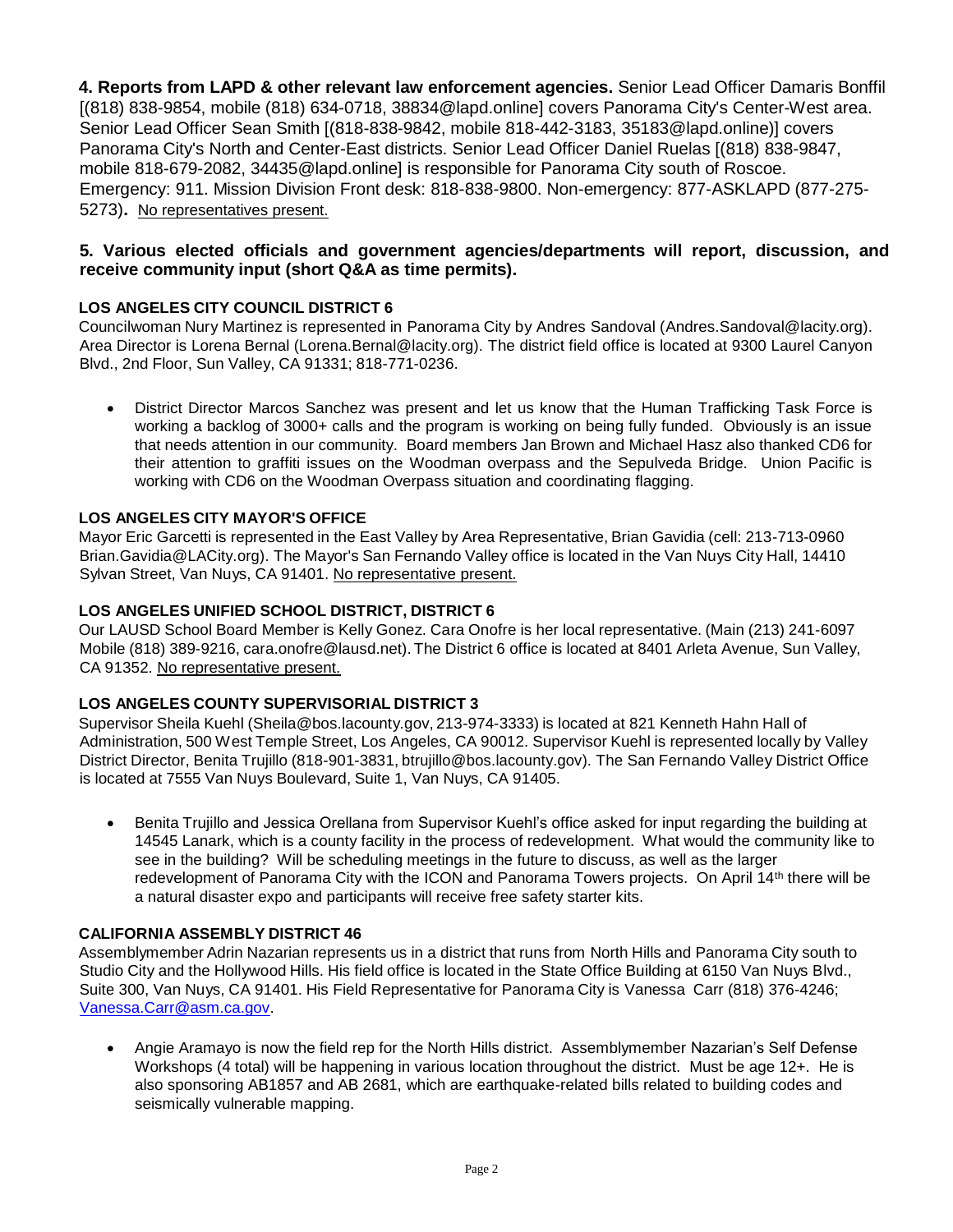#### **CALIFORNIA SENATE DISTRICT 18**

District 18 State Senator Bob Hertzberg maintains a field office in the State Office Building at 6150 Van Nuys Blvd., Suite 400, Van Nuys, CA 91401 (818-901-5588). His Field Deputy for Panorama City is Eveline Bravo-Ayala (evenlin[e.bravo-ayala@sen.ca.gov\)](mailto:bravo-ayala@sen.ca.gov). The District Director is Barri Worth Girvan (Bar[ri.Girvan@sen.ca.gov](mailto:Girvan@sen.ca.gov)). No representative present.

#### **CALIFORNIA CONGRESSIONAL DISTRICT 29**

Congressman Tony Cardenas' District Office is located at 9612 Van Nuys Blvd., #201, Panorama City, CA 91402 (818-221-3718). He is represented in Panorama City by Senior Field Representative Jaqueline Serrano (Jaqueli[ne.Serrano@mail.house.gov](mailto:Serrano@mail.house.gov); 818-221-3718).

• Jaqueline wanted to remind all about the services provided by the Congressman's office, including assistance with immigration issues. Congressional Art Competition is underway – winner will be flown to Washington DC. Congressional Youth Advisory – new program to encourage high school students to volunteer. They meet with the Congressman 2-4 times per year.

#### **DEPARTMENT OF NEIGHBORHOOD EMPOWERMENT (DONE)**

DONE's is located at 14410 Sylvan St. 4th Floor, Van Nuys, CA 91401. Office phone is: Office | 818-374- 9898 Fax | 818-374-9877. Jose Galdamez is our designated liaison and can be emailed at jo[se.galdamez@lacity.org](mailto:galdamez@lacity.org) Our city funding representative is Ms. Shawna Dungo directly at sh[awna.dungo@lacity.org](mailto:dungo@lacity.org) or general line Cler[k.NCFunding@lacity.org](mailto:NCFunding@lacity.org) or (213) 978-1058.

• Jasmine Elbarbary from DONE attended in Jose Galdamez's place. Wanted to remind the Board that May 20<sup>th</sup> is the final day to submit event requests and June 1 is the last day for check requests for FY 17-18.

#### **DEPARTMENT OF RECREATIONS AND PARKS (Panorama City Rec. Center)**

Panorama City Rec Center is located at 8600 Hazeltine Ave., Panorama City, CA 91402, (818) 893-3401, Adria Deliberto is the Rec Center's Director and can be reached at panora[ma.recreationcenter@lacity.org.](mailto:recreationcenter@lacity.org)

• Adria Deliberto was present, but deferred comments to later when the agenda item was presented.

#### **6. Public Comment and Announcements** (*Please limit to two minutes per speaker.***)** Public comment on agenda items will be heard at the time the item is considered.

- The issue of the state of the corner of Woodman/Roscoe was raised. Marcos Sanchez from Nury Martinez's office fielded the question. The owners have been cited multiple times for violations. This corner is the future home of Starbucks, as well as various retail. Marcos also recommends that the Board submit a CIS re: sidewalk vending. Tony Wilkinson invited all to attend the Land Use committee meeting to discuss further.
- Joseph Shammas introduced himself as a candidate for US Representative in our district and asked if we would consider a candidate forum. Gregory Wilkinson stated that there are very specific rules for any candidate forums. John DiGregorio brought up the suggestion of going through the NC Budget Advocates. Gregory asked that this issue be sent to the relative committees to discuss and spearhead, if appropriate.
- Michael Hasz presented the VANC award to the board for our CERT program collaboration with our neighboring NCs. Tony Wilkinson credited Martha Cortez and the Public Safety Committee for heading up the initiative and running with it. Two weeks from today's date is the EmpowerLA awards and we are submitted in the same category.

#### **7. Discussion and possible action to appoint any interested qualified stakeholders to any appropriate vacant board seats.** No stakeholders interested at this time.

**8. Presentation by Molly Sical, advocate for the LAPD Mission Division Station, on the services LAPD can provide to support our community including victims assistance, domestic violence, sexual assault abuse and mental health.**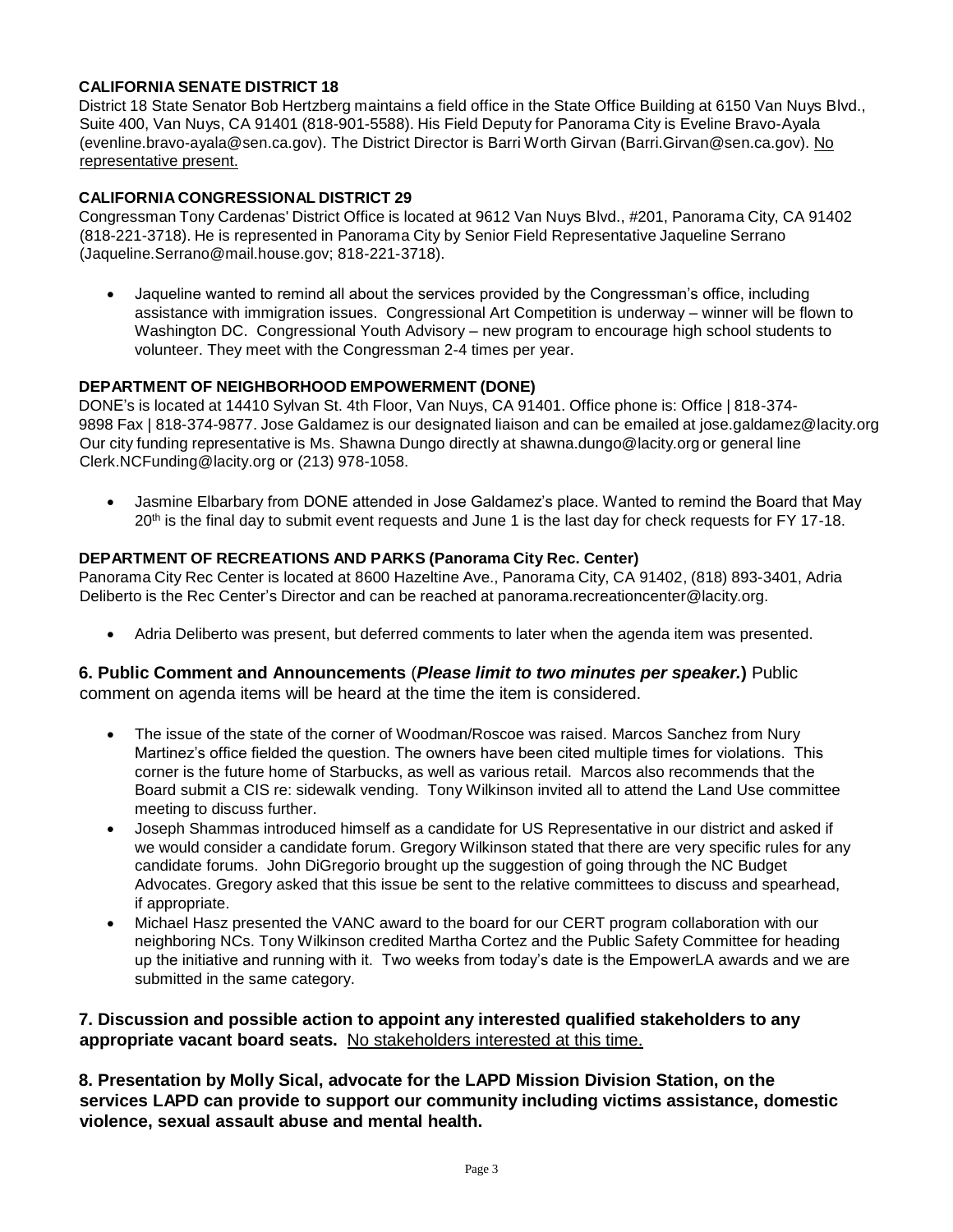• Molly Sical some of the details of the program They provide referrals and coordinate with law enforcement – assist with permanent restraining orders, sexual examination reports. This program is available to anyone within 3-years of the date of the crime, or if a minor, until 21<sup>st</sup> birthday. Ms. Sical has left pamphlets for the board and public. Melissa Esparza asked if there were any plans for youth outreach. Ms. Sical replied that they hope to have workshops in high schools and middle schools.

**9. Notation and possible correction (through documentation) of the list of Board members who may not vote on matters (financial or otherwise) because they have not completed the required training.** DONE requires two classes to vote: (1) the Ethics and Open Government course required by state law for all public officials in California within two years of their election or appointment and every two years thereafter – required to vote on any matter, and (2) basic funding training for neighborhood council Board members to vote on financial matters. DONE also requires all Board members to have signed they have received a copy of the Code of Conduct. While not required to vote any Board member who does not sign the acknowledgment of receipt will be removed from the Board by DONE. All three of these requirements can be met with online courses available at EmpowerLA.org.

• Saul Meija and Viviano Montes are both missing Ethics and Funding Certification. Summer Bernardo updated her Ethics and now is in compliance through 3/20/2020. Danny Succar completed all training to be a Board Member and is in compliance through 3/19/2020.

**10. Presentation and discussion and possible action regarding the report of FUSE Fellow Laila Alequresh who worked with the City Administrative Officer to assess the current state of Public Works, evaluate options for coordinating services, and develop a long-term plan for improving accountability and service delivery**. Laila Alequresh is a seasoned strategy and performance consultant, advising social, public and private firms on organizational performance matters ranging from strategy planning to performance reporting. The PCNC may choose to file a CIS on the report. A full copy of the report can be found at [http://clkrep.lacity.org/onlinedocs/2017/17-1311\\_rpt\\_CAO\\_11-21-](http://clkrep.lacity.org/onlinedocs/2017/17-1311_rpt_CAO_11-21-) 17.pdf.

• Ms. Alequeresh presented some of the results to the meeting. One of the main directives of this program is to improve the coordination with city agencies. At any given intersection, there may be up to 12 agencies that have jurisdiction over it, but these agencies are siloed. Issues like digging up a street which has just been painted. The most improved services are LA311, street repair and bulky item pick-up. City does act as a cohesive unit. Bike lanes were installed on some of the worst possible streets, resulting in nearly \$90M in liabilities. There is no overlap in mobility and public right of way. Five goals of the program: 1) create common oversight; 2) create an office of infrastructure management; 3) localize asset management; 4) reinstate capital improvement plan; 5) convert manual utility coordination to a computer system. These projects will have public interface. Also need to redefine roles in overlapping programs. 40% of department is planning on retiring in the next 2 years. Regarding the Olympics, the city must start planning now. John DiGregorio recommendation to have Land Use write CIS, to which Tony Wilkinson agreed.

# **11. Discussion and possible action regarding the proposed \$150 million mixed-use development of the vacant Montgomery Ward department store property (8.5 acres), located west of Van Nuys Boulevard bounded by Roscoe Boulevard, Tobias Avenue and Cedros Avenue, by the Icon Company.**

• Representatives from the Icon Company summarized the project for the Board. The company purchased the site about 2 years ago and met with the Land Use committee twice. The property has been vacant for nearly 20 years. There will be 623 apartments – studios, 1, 2 and 3 bedrooms, with two-story townhouses along Cedros, 17,000 square foot park. Five stories of residential with two stories of parking, two pools, roof deck, dog run, bike parking and solar panels on roof. There are 100 extra parking spaces in residential and 100 extra spaces in retail. The project is 42% zoned already and they are in the process of making all consistent as Zone C. It will take 2-1/2 years to build after all permits and entitlements are approved.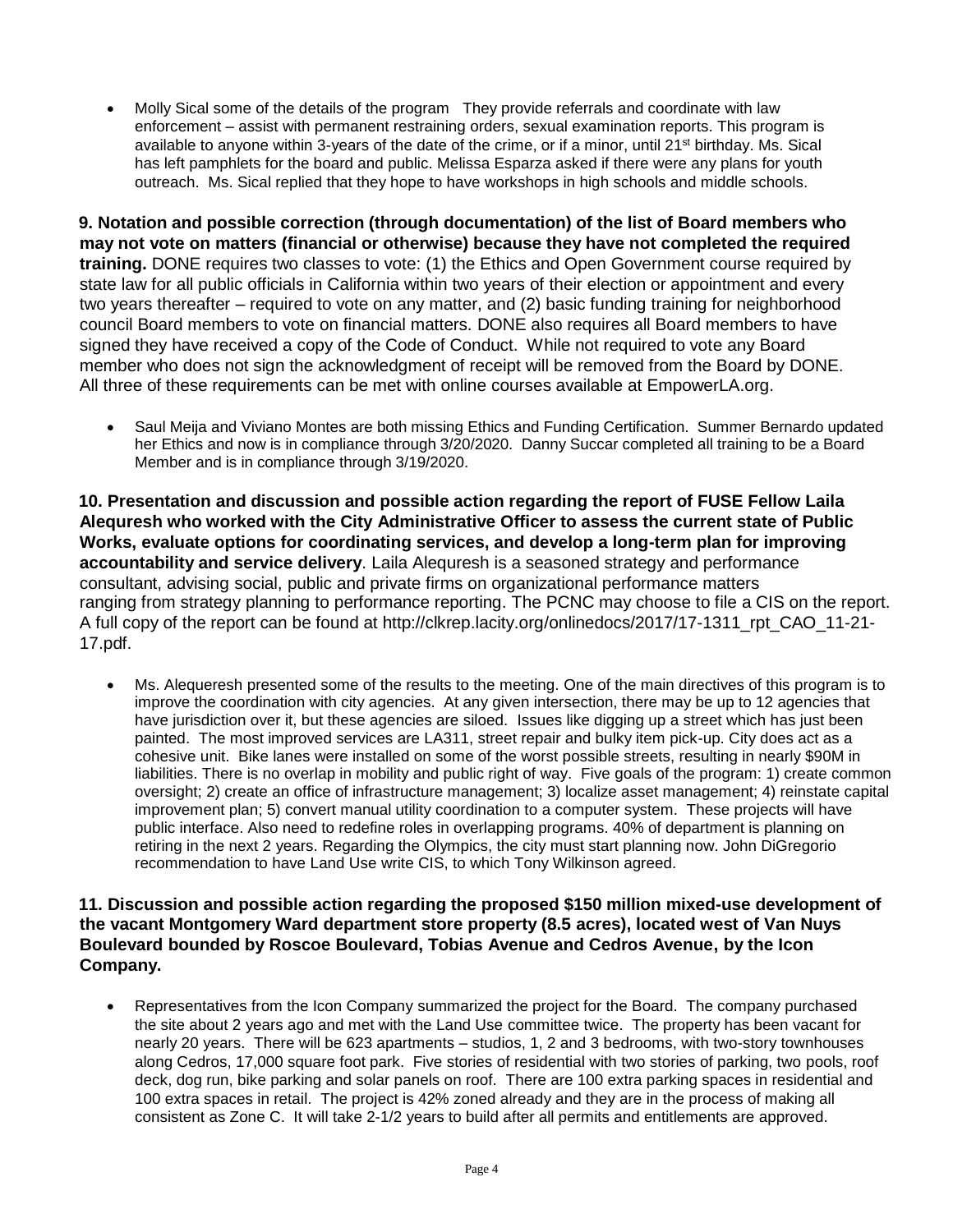• Tony Wilkinson recommends the Board support this project and give an affirmative action at the April Public meeting. Tony further motions that we support the Icon Development project and draft a letter of support and authorize Board members to attend and speak on behalf of the Board at the April 26 meeting, which was seconded by Jan Brown. **Gregory Wilkinson called for a hand vote: Motion passes 11 YES/0 NO/1 Abstain** *[Viviano Montes was absent from the room at the time of the vote.]* Gregory Wilkinson will draft letter.

## **12. Discussion and possible action regarding the Public Safety Committee's recommended statement to the Police Commission regarding their search for a new LAPD Chief. The statement will be provided at the meeting.**

• Martha Cortez and Cheryl Compton presented the committee's statement, emphasizing that our focus is on our community and how the LAPD Chief informs that, rather than the actual qualifications. John DiGregorio motioned to accept and submit the recommendation from the Public Safety Committee as presented, which was seconded by Pamela Gibberman. **Motion approved 13 YES/0 NO/0 Abstain.** Cheryl will submit the statement via the committee's website.

# **13. Discussion and possible action about social media "Like" rules for Board members and the PCNC webpages, especially in regards to political candidates and ballot measures. Action may include a possible procedure on same.**

• Gregory Wilkinson reminded the Board that they may not advocate for any candidate or proposal. If you have Facebook rights as "Panorama City Neighborhood Council," you may not "like" or support any candidate or ballot measure with this identity. However, you may "like" under your own identity. At this time this will not be added to the official procedure manual.

# **14. Discussion and possible action regarding the City Life Committee's recommend the PCNC provide up to \$250 for refreshments, light food, or other outreach support from the Panorama Recreation Center's Spring Egg hunt on 3/31/2018.**

• Adria Deliberto stated that this event would be similar to the Halloween event, which PCNC also sponsored. Event would include egg hunt by age groups, arts and crafts, cookie decoration, carnival games. Refreshments would include hotdogs, chips, popcorn and candy. Summer Bernardo motions to approve \$250 refreshments, light food, or other outreach support from the Panorama Recreation Center's Spring Egg hunt on 3/31/2018, which was seconded by Michael Hasz. **Roll call vote was taken: Motion passes: 11 YES/0 NO/0 Abstain/1 Ineligible.** *[Ryan Reich departed prior to this roll call vote, leaving 11 board members eligible to vote on financial matters.]*

**15. Discussion and possible action regarding the NC Budget Advocates work and White Paper. Action can include filing a CIS in support or opposition to the white paper and council file Council file 18-0600.** Postponed to next meeting, as John DiGregorio had to leave early.

**16. Discussion, nomination, and selection of Committees to include adding new Committee Chairs or new members to each committee. Also includes 1-minute report form each committee. The current committees are listed below.** No new committee members at this time.

| <b>STANDING COMMITTEES</b> |                  |                             |            |                    |                                        |
|----------------------------|------------------|-----------------------------|------------|--------------------|----------------------------------------|
|                            | <b>Chair</b>     | <b>Email</b>                | Date/Time  | Location           | <b>Notes</b>                           |
| Commerce                   | Saúl Mejía       | commercechair2016@yahoo.com | <b>TBD</b> |                    | Needs additional<br>members for quorum |
| Finance                    | Gurgen Mkrtchyan | gurgen@ympklaw.com          |            |                    |                                        |
| Land Use                   | Tony Wilkinson   | lawilkinson@acm.org         |            |                    | Land Use & Mobility<br>meet jointly    |
| Outreach                   | Marisa Persaud   | Manther1222@yahoo.com       |            |                    |                                        |
| <b>Rules</b>               | Cheryl Compton   | ComptonPCNC@qmail.com       |            | Plaza Del<br>Valle |                                        |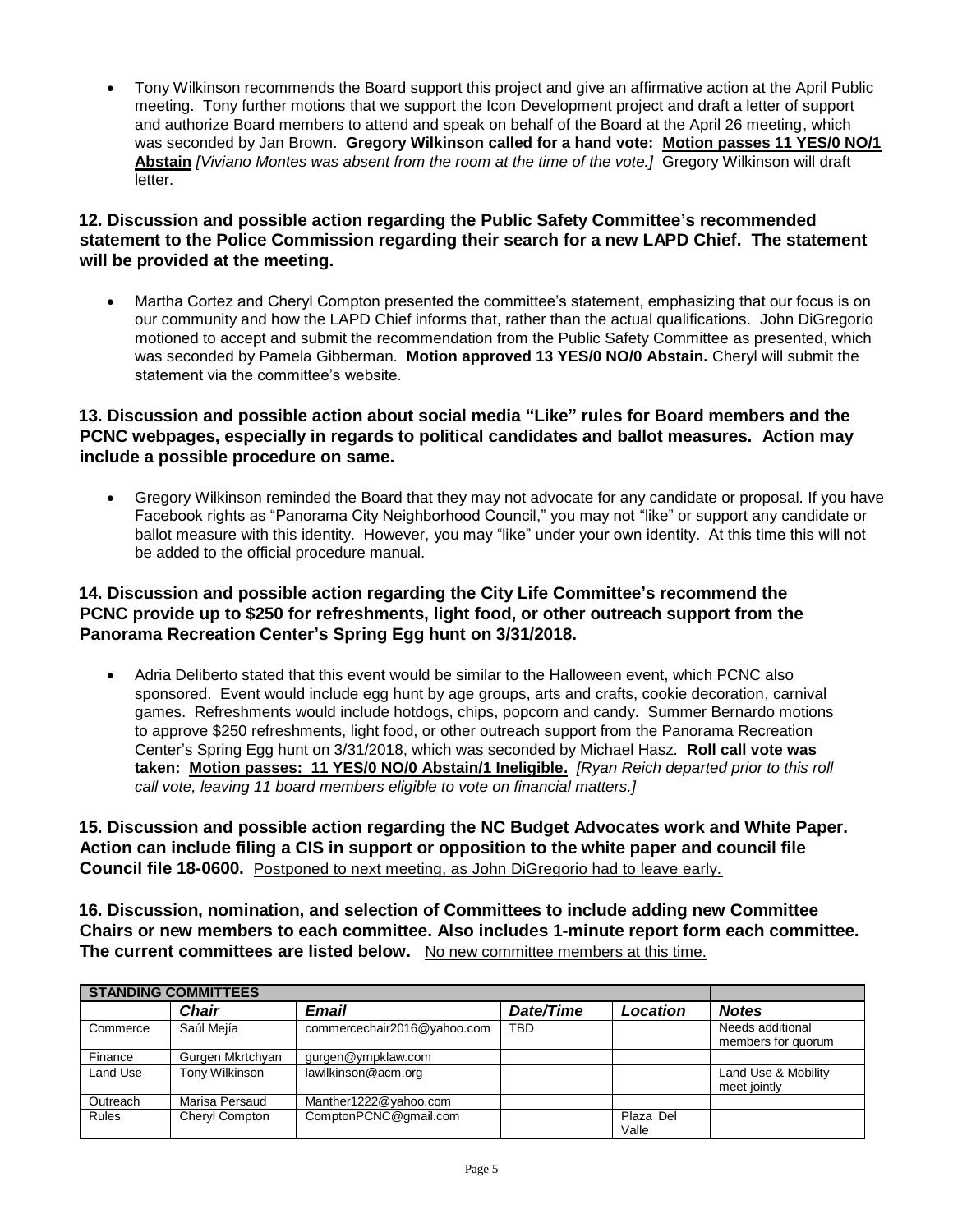| <b>SPECIAL COMMITEES</b>                                                   |                                    |                                                       |                 |                    |                                           |  |  |  |
|----------------------------------------------------------------------------|------------------------------------|-------------------------------------------------------|-----------------|--------------------|-------------------------------------------|--|--|--|
|                                                                            | <b>Chair</b>                       | <b>Email</b>                                          | Date/Time       | Location           | <b>Notes</b>                              |  |  |  |
| City Life                                                                  | John DiGregorio                    | johndPCNC@gmail.com                                   | April 5, 6:30pm | Plaza Del<br>Valle | City Life & Public Safety<br>meet jointly |  |  |  |
| Mobility                                                                   | Michelle Klein-<br>Hass            | mkh.pcnc@gmail.com                                    |                 |                    | Land Use & Mobility<br>meet jointly       |  |  |  |
| <b>Public Safety</b>                                                       | Martha Cortez                      | Martha.Cortez.PCNC@gmail.com                          | April 5, 6:30pm | Plaza Del<br>Valle | City Life & Public Safety<br>meet jointly |  |  |  |
| Education                                                                  | Ryan Reich                         | ryan.reich@gmail.com                                  |                 |                    |                                           |  |  |  |
| Health &<br>Safety Fair                                                    | Saúl Mejía                         | commercechair2016@yahoo.com                           |                 |                    |                                           |  |  |  |
| Youth                                                                      | John DiGregorio &<br>Martha Cortez | johndPCNC@gmail.com &<br>Martha.Cortez.PCNC@gmail.com | April 6         |                    |                                           |  |  |  |
| ~ Please contact the Chairs if interested in participating on committees ~ |                                    |                                                       |                 |                    |                                           |  |  |  |

**17. Discussion and possible action to remove any board member(s) that have violated Article V, section 7 "Absences" of the PCNC By-Laws. Pursuant to this section any board member that has two (2) consecutive absences or three (3) absences within a six (6) month period for regularly scheduled board meetings and that are not excused by the Chair may be removed from the board by a majority vote of all those board members present. The board member subject to the removal vote may address the board but is not allowed to vote. The following board members meet this criteria to be removed. None at this time.**

**18. Discussion and possible action to approve an unexpected office supplies or outreach expenses, the total of which will not exceed \$200 per category. None at this time.**

**19. Discussion and possible action for approval of any financial statements, Monthly Expenditure Reports (MER's), or other ongoing monthly financial documents prepared by the Treasurer or Finance Chair which have not yet been approved by the Board. Treasure/ Finance Chair to provide details. This item does not cover special or annual financial documents.** This item is tabled until next meeting.

#### **20. Discussion and possible action to approve the Board meeting's minutes for the last Board meeting and any other prior meetings not yet approved.**

• Pamela Gibberman asked for one correction to 1/25/2018 Minutes in Item #9, correcting typo to read "LAUSD", then motioned to approve January and February Minutes, which was seconded by Chris Q. Martinez. **Gregory Wilkinson called for a hand count: Motion passes 11 YES/0 NO/0 Abstain.**

#### **21. Adjournment – Meeting adjourned at 9:40PM.**

**Council Process:** The council gained its official city role upon certification by the Board of Neighborhood Commissioners on March 15, 2007. Everyone who lives, works or owns real property within the boundaries of the Panorama City Neighborhood Council, or who declares a Community Interest in the area and the basis for it, is a "stakeholder". All stakeholders are members of the Council. Stakeholders elect a Board of Directors to represent them. This Board is recognized as the decision-making entity by the City of Los Angeles. The current Board was elected on April 2, 2016. While the Board is the official decision-making entity, meetings are conducted as much as possible in a town hall spirit. Committees are open to anyone with an interest in Panorama City. Panorama City's neighborhood council is much more than its Board, and it depends on public participation for its success.

**Posting Sites:** California's open meetings law, the Ralph M. Brown Act, requires that meeting notices be physically posted at a regular location 72 hours in advance for regular meetings and 24 hours in advance for special meetings. The location must be accessible to the public seven days a week, 24 hours a day. That location is the outside steel doors of the Plaza Del Valle Community Room, Building G, 8700 Van Nuys Boulevard, Panorama City, CA 91402. This council is also required to follow the City of Los Angeles posting policy for Neighborhood Councils. That policy additionally requires that councils post agendas through the city's Early Notification System (ENS), post the agendas on the council's website (if one exists), and make an effort to send agendas by electronic mail (if such a list exists). This council posts agendas on its website, panoramacitync.org. This council uses the city's ENS mailing list as its agenda email list. You may sign up for the ENS agenda system a[t:](http://lacity.org/government/Subscriptions/NeighborhoodCouncils/index.htm) [http://lacity.org/government/Subscriptions/NeighborhoodCouncils/index.htm.](http://lacity.org/government/Subscriptions/NeighborhoodCouncils/index.htm)

In addition to the Plaza Del Valle posting location, this council MAY post agendas at other locations within Panorama City. These may include: (1) Panorama City Branch Library, 14345 Roscoe Boulevard; (2) Panorama Recreation Center, 8600 Hazeltine Avenue; (3) Sepulveda Recreation Center, 8801 Kester Avenue; and (4) Casa Esperanza, 14705 Blythe Street.

In addition to the ENS agenda list, this council MAY include agendas in its occasional informational emails. You can subscribe to the council's